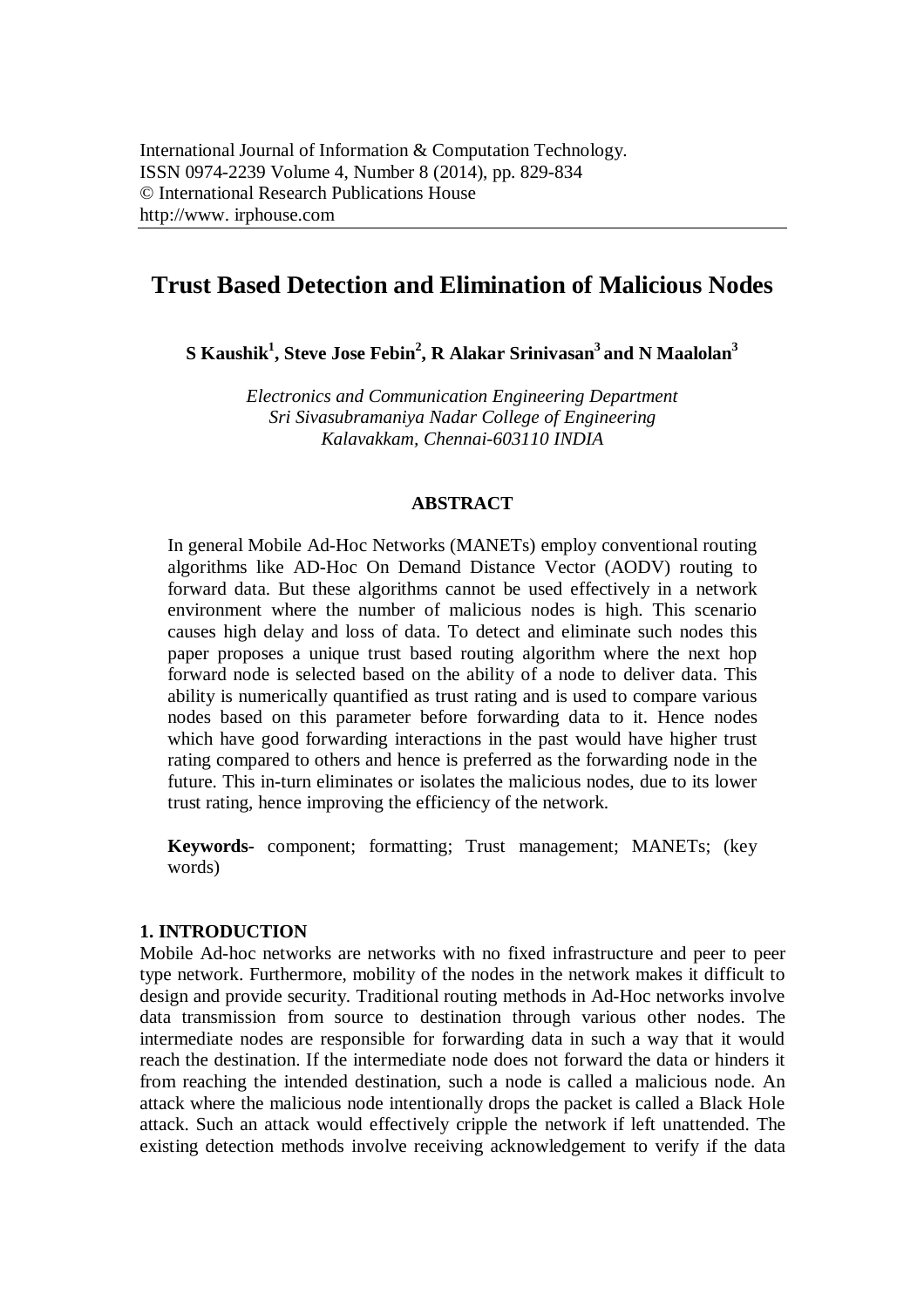has been transferred successfully by a node. But this is done for only the duration of the current data transfer and during the subsequent data transfer the malicious node is again active disrupting data transfer.

This paper introduces a reputation based detection and elimination of black hole nodes where every node is given a rating based on its behaviour in the network. If the node behaves in a malicious way then it receives a lower rating and while a trusted node receives a higher rating. Based on these ratings a node would decide the next node to transmit the data to.

#### **2. Network Assumptions**

#### *2.1 Scenario*

The scenario this paper is concerned with is a network in where highly mobile nodes are present and data is transmitted in store and forward method. We adopt a unicast method instead of multicasting to reduce the overhead of the presence of redundant data in the network.

Though multicasting improves data delivery probability it might not be suitable for networks with low bandwidth availability.

## *2.2 Node Specifications*

Each node is assumed to be of similar capabilities and each is also assumed to contain a reliable GPS system which is able to detect the direction of motion of the node and also its velocity. Each node is also assigned a unique ID and a set of public/private keys for data encryption and decryption.

#### *2.3 Attack Model*

The network is realized by considering benign, selfish and malicious nodes. It is assumed that the network employs a suitable key management scheme employing any of the traditional cryptographic methods to protect the data integrity as it passes through intermediate nodes. Collusion attacks are also addressed by our model but not explained as it is beyond the scope of this paper. Collusion attacks are those attacks where malicious nodes work together to report a false trust value to another node.

#### **3. Trust Management System**

The objective of the trust model is to numerically quantize the trustworthiness of a node to deliver data. This is achieved in our trust model which mathematically calculates the trustable property of various nodes in the network. Every node in the network contains a table of trust value of every other node in the network. Initially all nodes in the network are assigned a Base Trust Rating (BR). This rating would then increase or decrease depending on the behavior of the node as time progresses. Every node in the network contains a routing table against which the trust rating is given for each node. Hence whenever node A forwards the data to node B the trust value of node B stored in the routing table of node A is varied.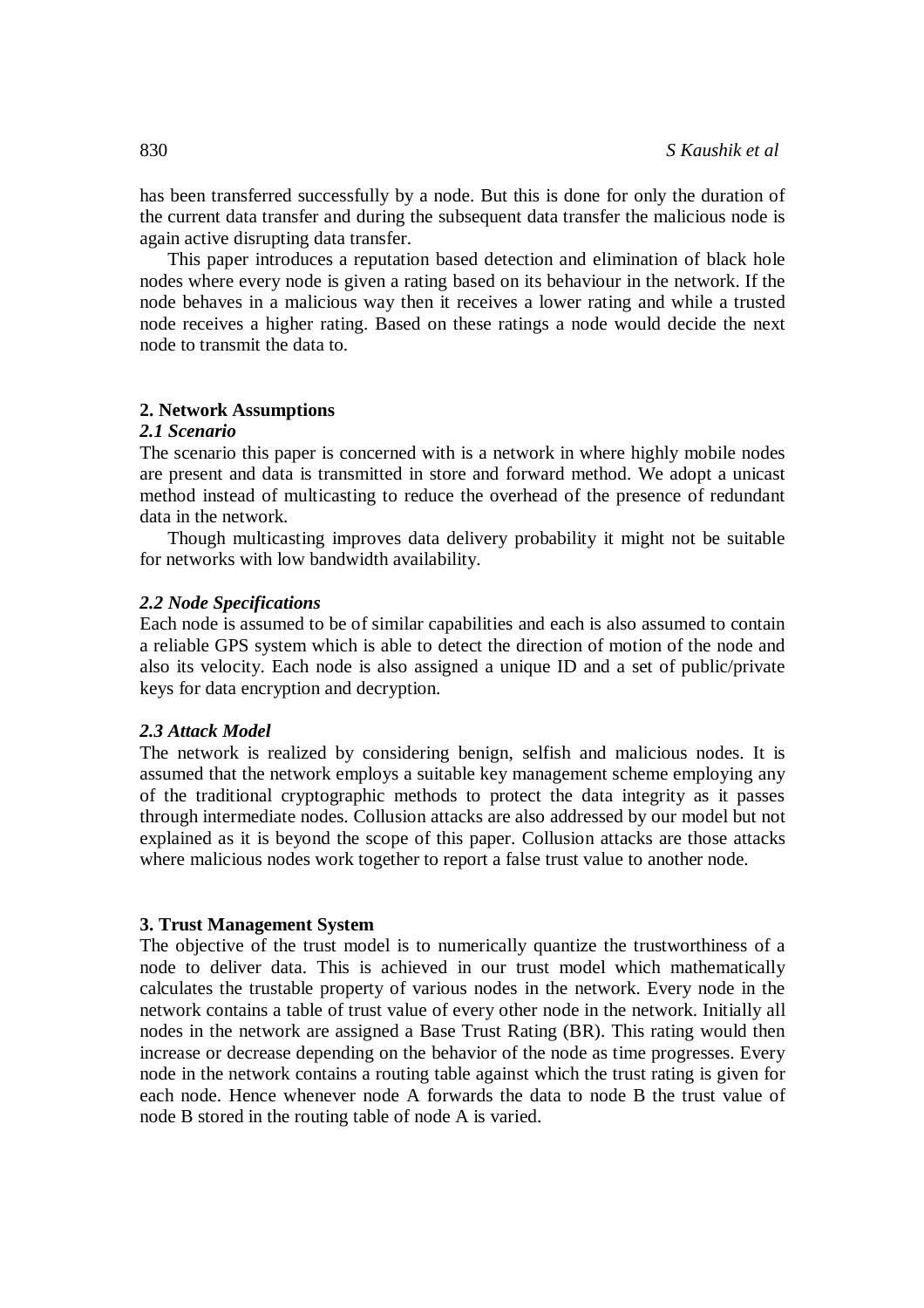Now when a node starts behaving maliciously or selfishly the trust value of the respective node would reduce with each interaction the node has with other nodes. But if it is not interacting with any other node for some time it would still retain its trust value. Also a selfish node avoiding other nodes for forwarding purposes would also retain its trust rating.

Consider the case of six nodes S, A, B, C, D, M where the trust value is in the order of S<A<B<C<D where S and D are source and destination nodes and also only consecutive nodes are in the range of each other. Also node M is a malicious node. As the trust value of A is greater than the trust value of S, the source node S forwards data appended with its address to the node A. Node S also notes the time the data was sent  $(T<sub>I</sub>)$ , and the trust value of node A. Now the node A has two choices that is to forward the data to either node M or node B. But M being a malicious/selfish node the following two cases can occur.

#### *Case 1: Node A forwards data to Node M*



**Figure 1.** *Malicious node interaction*

This occurs only at the initial phase of network interaction as the trust value of the malicious node is not yet low enough for it to be detected as a malicious node. With the assumption that adequate encryption techniques are used we can safely say that Node M has only three options. Either forward data to some incompetent node, or drop the packet or forward to a competent node itself. In both the first cases the malicious/Selfish node would be easily identified when the Acknowledgement packet (ACK) arrives from incompetent node or when no ACK arrives. When the ACK doesn't come from D within a certain time called Threshold time  $(T<sub>TH</sub>)$  the node S decides that node B has made a mistake in forwarding and the message needs to be retransmitted.





**Figure 2.** *Non malicious interaction*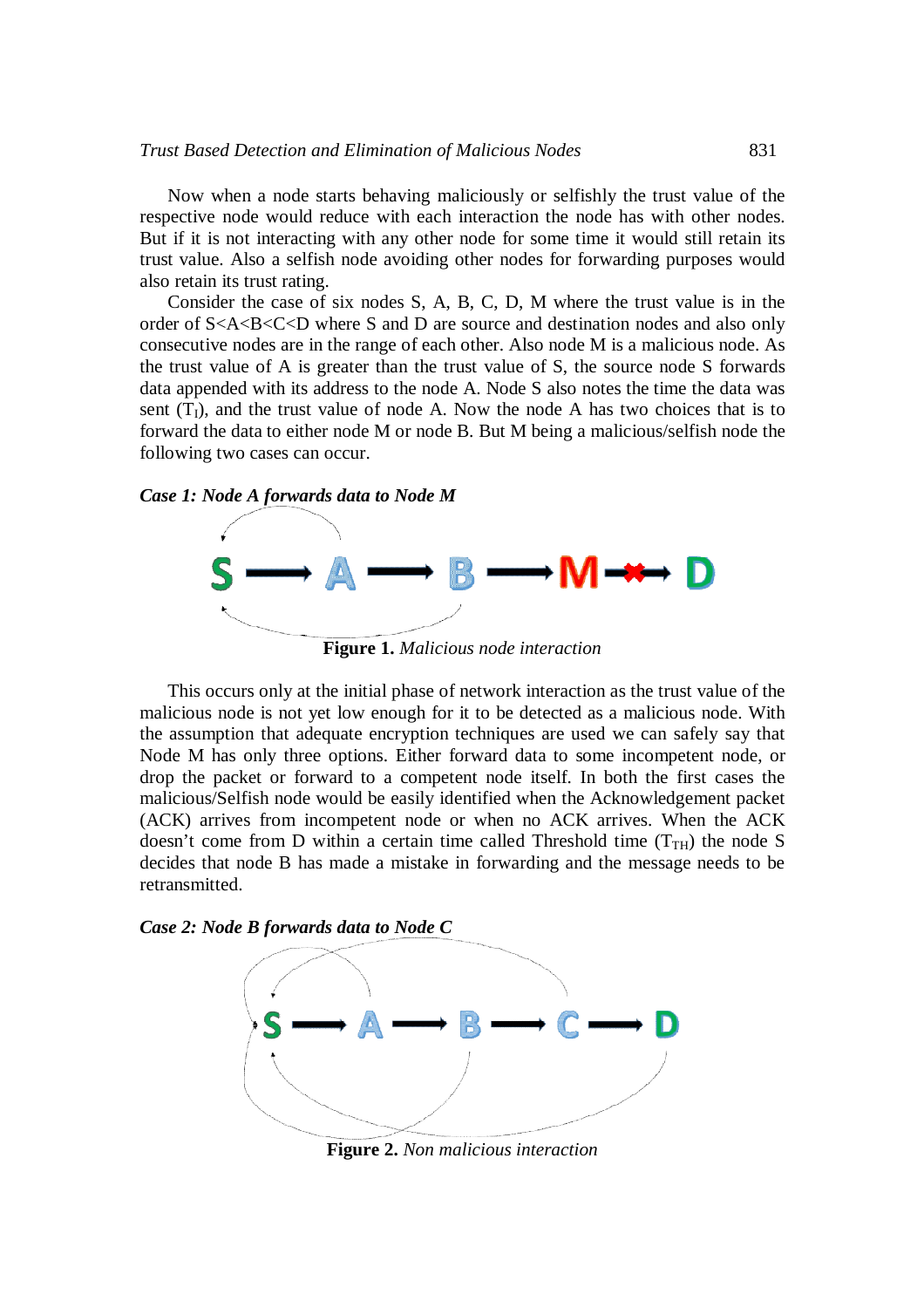The node B forwards the data to node C which has a higher trust value. The node C immediately sends an acknowledgement packet (ACK), its trust value to node S along with its own unique signature in encrypted form. When node S receives the ACK and it notes the time of arrival  $(T_A)$  sent along with it and calculates the time taken for the packet to be forwarded by the node  $(T_D)$ .

 $T_{D=}T_A-T_I$ 

Also node S checks if the Transfer value of the node B is better than or at least equal to node A. If not then the node has simply forwarded the data to node which has a lower probability of delivering the data than itself. Hence the trust value of node A would be reduced. Also if the ACK doesn't arrive at S then it means the node B has not forwarded the data or lost the data which in either case means the node A is incompetent to deliver the data and hence its trust value would be reduced. In both the above cases the node S would then search for some other node to transmit data. However if the data is received by B successfully and it's trust value is greater than A as in this case S would then decide that A is a trustworthy node and forwards data reliably and hence increases the trust value of the node A in its routing table according to the formula specified in the formulae section. The same process continues when B transmits to C and when C finally transmits to D

#### **4. Equations**

$$
T_{AB}^{(new)} = T_{AB}^{(old)} + \frac{BR}{PDR} * (T_{TH} - T_D)
$$

The equation formed numerically quantifies the trust levels of other nodes in the network. For example if the time taken by a node to deliver data is more than the threshold time ( $T<sub>TH</sub>$ ) the second part of the expression becomes negative and hence the trust rating of the node reduces. If the data is delivered within the threshold time then the expression is positive and the trust rating of the node is increased. Hence as a node's trust value decreases the node is slowly less preferred to forward data to and slowly it is excluded from the network.

#### **5. Graph**

As shown in the graphs fig 3 and fig 4 the proposed trust model performs better than the Ad-Hoc On Demand Vector (AODV) Protocol. In the fig 3 initially AODV protocol outperforms the proposed trust model because the process of trust calculations is acknowledgement based the overhead is high causing high delay. But as the number of the malicious nodes increases the trust model outperforms the AODV showing that the proposed model is able to eliminate the malicious nodes and is able to reduce delays due to them.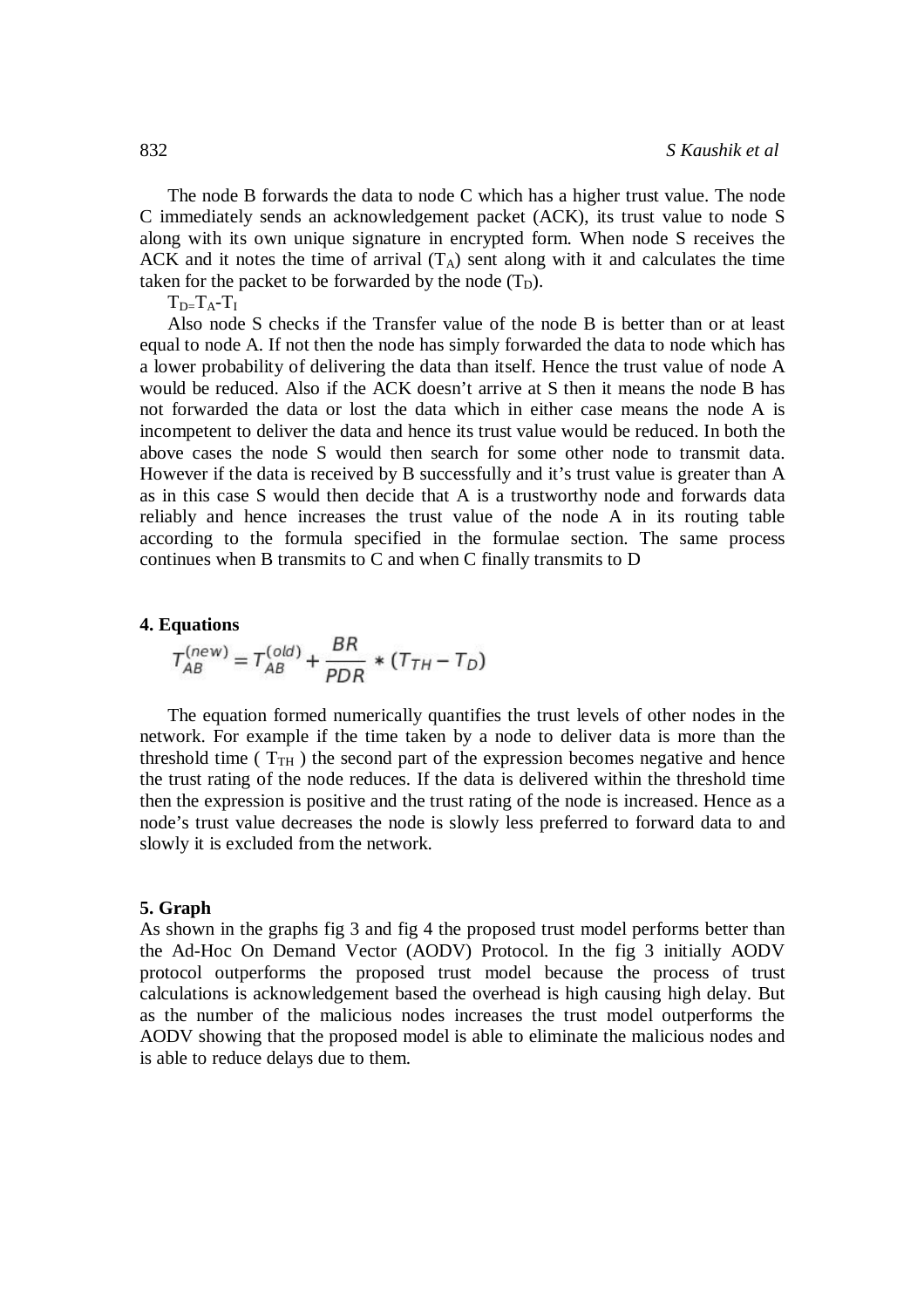

**Figure 3.** Number of malicious nodes VS Delay



**Figure 2.** Number of malicious node Vs PDR

## **6. CONCLUSIONS**

This paper has focused mainly in detection and elimination of malicious nodes. We have also been able to mathematically model the trust system in such a way to reduce the effect of malicious nodes in the network. In addition, we will integrate this idea with a novel key management scheme which is able to further secure the data than the